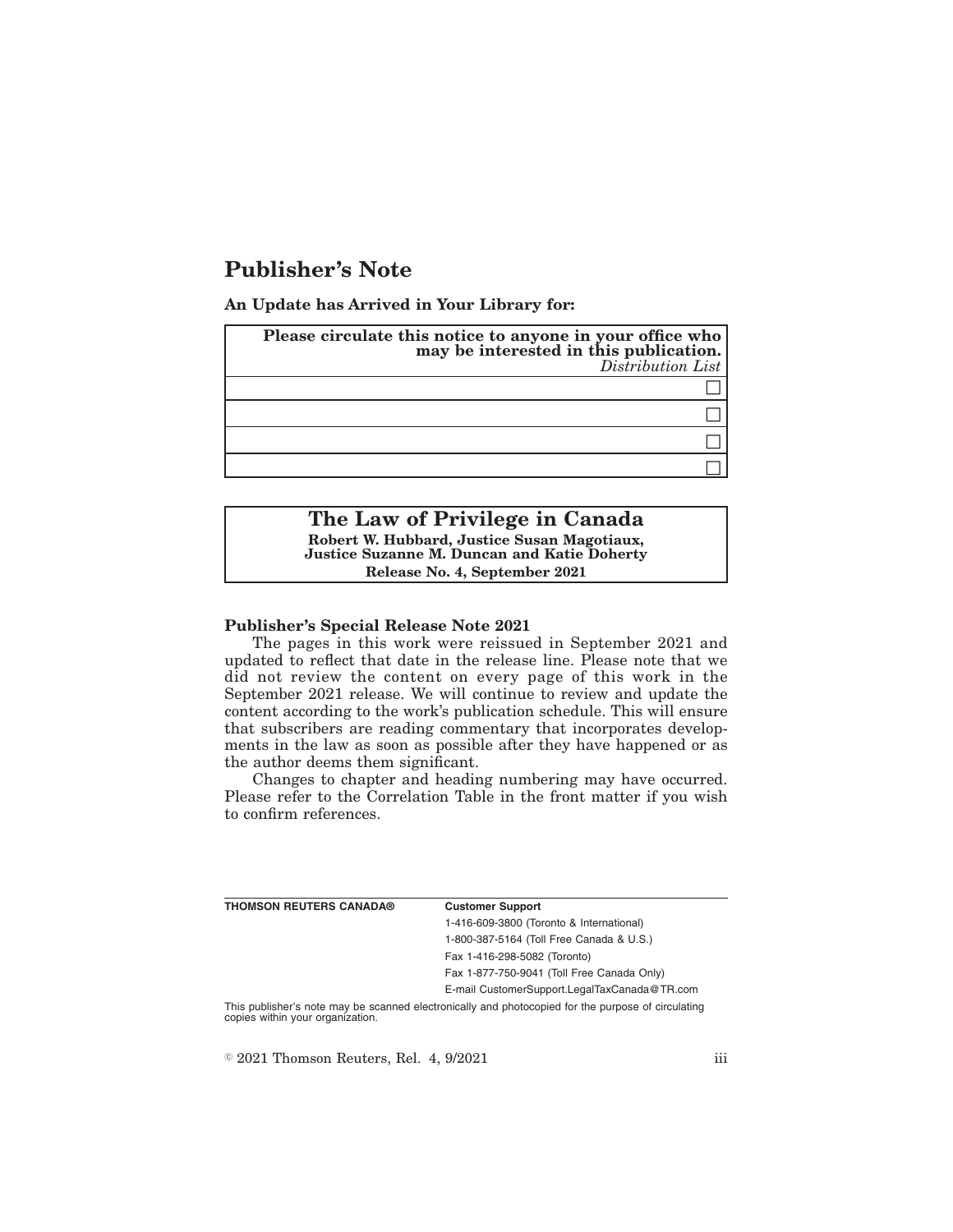The Law of Privilege in Canada is a comprehensive guide to privilege and confidentiality. It includes chapters on each type of privilege with "key points", case law and commentary as well as a table of cases, relevant legislation, and an index.

#### **What's New in this Update:**

The authors have updated the commentary and case law in chapter 11 Solicitor-Client Privilege and chapter 12 - Litigation Privilege.

## **Highlights**

**Solicitor-Client Privilege—Waiver—Inadvertent Disclosure—** The distinction between the actions of the client and the actions of the lawyer was clear in the case of *0678786 B.C. Ltd. v. Bennett Jones LLP*, where the 'client' was a law firm. The law firm, Voorheis, met with a lawyer from Bennett Jones to discuss the possibility of a class action against The Cash Store. The lawyer for Bennett Jones made notes of this discussion, in which Voorheis was the client and holder of the privilege. In the end, the class action was never pursued. The Cash Store became insolvent and CCAA proceedings were commenced. Voorheis was retained to make claims against some of the Third Party Lenders. McCann corporations, clients of Bennett Jones, retained the firm in a claim against The Cash Store for breach of the Broker Agreement between McCann and The Cash Store. McCann also retained Bennett Jones to act for them in the CCAA proceedings. Bennett Jones did not disclose its prior involvement with Voorheis related to The Cash Store, and Voorheis did not object to the involvement of Bennett Jones in the CCAA proceedings. McCann was unhappy with the representation it received from Bennett Jones and sued them for negligence. When Bennett Jones sent their files related to McCann to their new lawyers, Poole Lawyer, the boxes contained a copy of the privileged notes from the earlier meeting between Bennett Jones and Voorheis about the potential class action against The Cash Store. When Bennett Jones realized the privileged notes had been disclosed, it immediately brought an application for their return, a destruction of all copies, and an order that Poole Lawyers withdraw from the file. The issue was whether this was an inadvertent disclosure, and whether privilege was waived. The Court of Appeal noted that only the client can waive privilege, and there was no indication that the client, Voorheis had any knowledge of what was done with the notes. The disclosure was clearly inadvertent and that in itself was not a waiver. Further, the failure of Voorheis to object to Bennett Jones acting for McCann in the CCAA proceedings was insufficient to constitute waiver of privi-